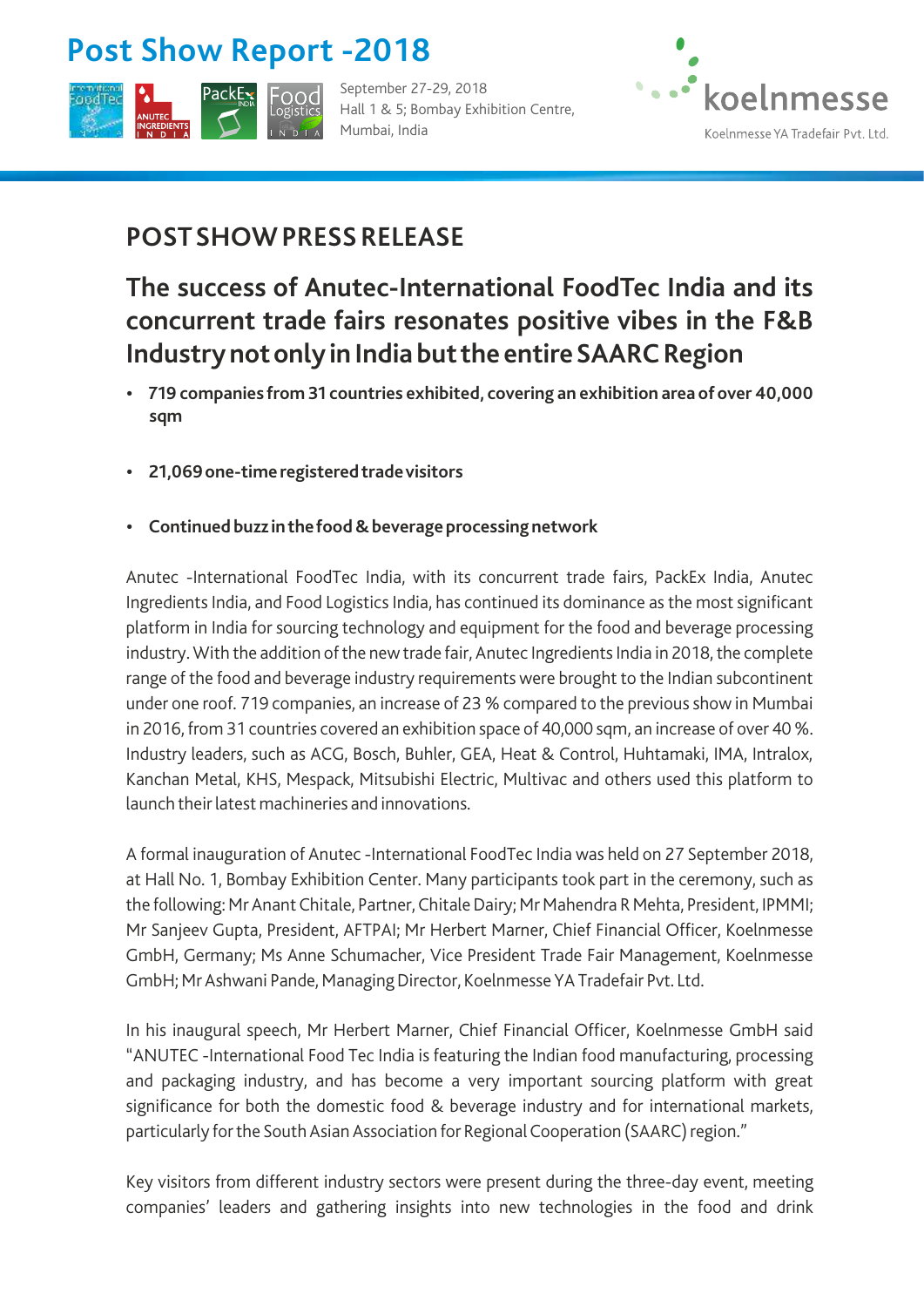# **Post Show Report - 2018**



September 27-29, 2018 Hall 1 & 5; Bombay Exhibition Centre, Mumbai, India



processing and packaging industries. They saw the trade fair as a truly international exhibition and expressed their satisfaction about the wide spectrum of technological solutions being showcased at the exhibition. This show has not only created interest amongst the industry members but also attracted decision makers from governmental department to analyse and help the industry by various governmental supporting programmes. The stream of visitors was constant until the last hour of the final trade fair day.

The exhibitions had international participation of 50%. For the first time, an official pavilion, organised by ICEX, Spain, with around 7 companies, was present at the show. Along with this, TAMI, Taiwan, also had their debut at the show with around 6 companies. Besides the new ones, ADEPTA from France, CFPMA from China and several group organisers from Germany, Italy, Turkey and the UK also participated.

#### **Innovative event and supporting programmes at Anutec-International FoodTec India.**

The concurrent conference on 27 September 2018, organised by the Federation of Cold Storage Association of India (FCAOI), used the theme: Regional Members Meet / Panel discussion –Best Utilisation of Cold Storage Facilities, and was attended by all regional members (west zone) of FCAOI. This conference was followed by an award ceremony on excellence in Cold Chain; both events were hugely successful.

On 28 September 2018, the Institute of Packaging Machinery Manufacturers of India, (IPMMI), organised a seminar with the theme: Packaging –Value Creation Through Innovation. On the same day, The Indian Flexible Packaging and Folding Carton Association (IFCA) organised a seminar with the theme: Technology for Sustainability in Consumer Packaging. This seminarhad speakers from the industry such as Mr Suresh Gupta, Chairman, Huhtamaki PPL; Mr Ramaiah Muthusubramanian (Muthu), Director, Sustainable Flexible Pacakaging For Unilever; Mr Sudhir Nema, VP R&D And Quality, Britania Industries Ltd.; Mr Ramesh Ramchandran, Associate Director, Packaging Development, Pepsico, and others. All the speakers elaborated on the various available opportunities and provided insight on the emerging trends and other key topics pertaining to the food processing and packaging sector.

**The next Anutec -International FoodTec India**, along with its concurrent tradefairs and included segments PackEx India, Anutec Ingredients India and Food Logistics India will be organised at the Bombay Exhibition & Convention Centre, Mumbai from September 23-25 2020.

Koelnmesse -Global Competence in Food and FoodTec: Koelnmesse is an international leader in organising food fairs and events regarding food and beverages processing. Trade fairs such as Anuga, ISM and Anuga FoodTec are established world leaders. Koelnmesse not only organises